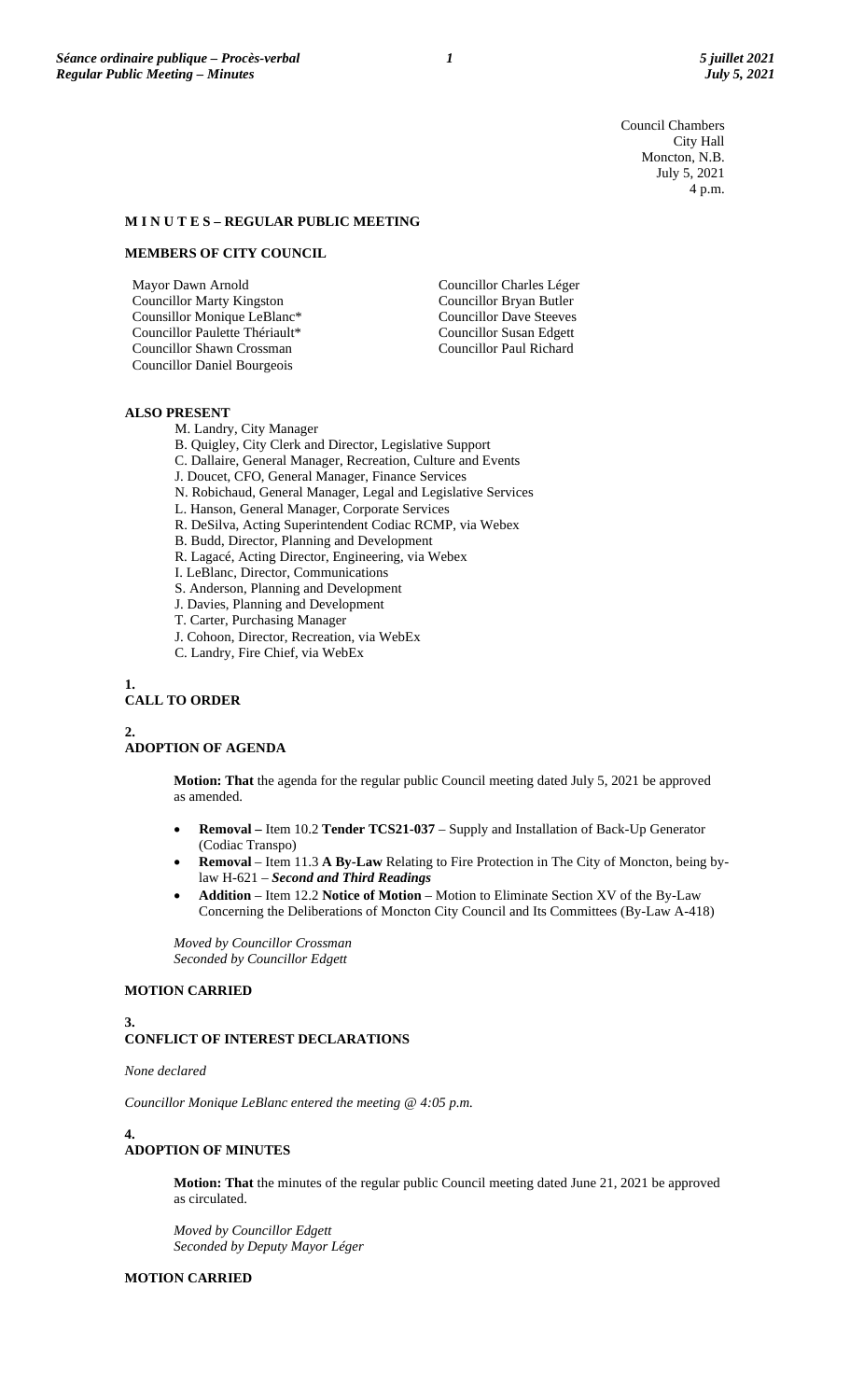**5.**

# **CONSENT AGENDA**

5.1 **Street Closure –** Acadie Rock Filming – Street affected Dufferin Street

**Motion: That** the organizers of Festival Acadie Rock be granted permission for the following:

• a full street closure of Dufferin Street from Bonaccord Street to Archibald Street, from 9 a.m. to 10 p.m. on Thursday July 18, 2021.

*Moved by Councillor Crossman Seconded by Deputy Mayor Léger*

*Councillor Paulette Thériault enter the meeting @ 4:10 p.m.*

# **MOTION CARRIED**

### **6. PUBLIC AND ADMINISTRATION PRESENTATIONS**

# **6.1 PUBLIC PRESENTATIONS**

5 minutes

6.1.1 **Public Presentation** – Public Safety – Robert Gallant Mr. Gallant came before Council to provide an update on the Public Safety Committee.

The Public Safety Committee's mission is to support citizens, community groups and governments in creating safe and harmonious communities.

The Committee's goals include:

- Development: Support the development of community-based services and programs that address crime reduction and prevention.
- Awareness: Enhance community awareness of public safety issues.
- Partnerships: Provide leadership in strengthening diverse community relationships and partnerships
- Research: Participate in ongoing research, monitoring and evaluation of community issues to ensure effective crime reduction and prevention strategies.

## **Other Presentation**

2 minutes

# **Presentation** – Dismantling Municipal Elections – Hafsah Mohammad

Ms. Mohammad came before Council once again to discuss her concerns with the NB Election's process during the last municipal elections. It is her opinion that this Council, as well as the City's Administration abuse their power to determine who is elected and provide large contracts to their friends.

# **6.2 ADMINISTRATION PRESENTATIONS**

15 minutes

6.2.1 **Update** – RCMP – Codiac RCMP Acting Superintendent Ron DeSilva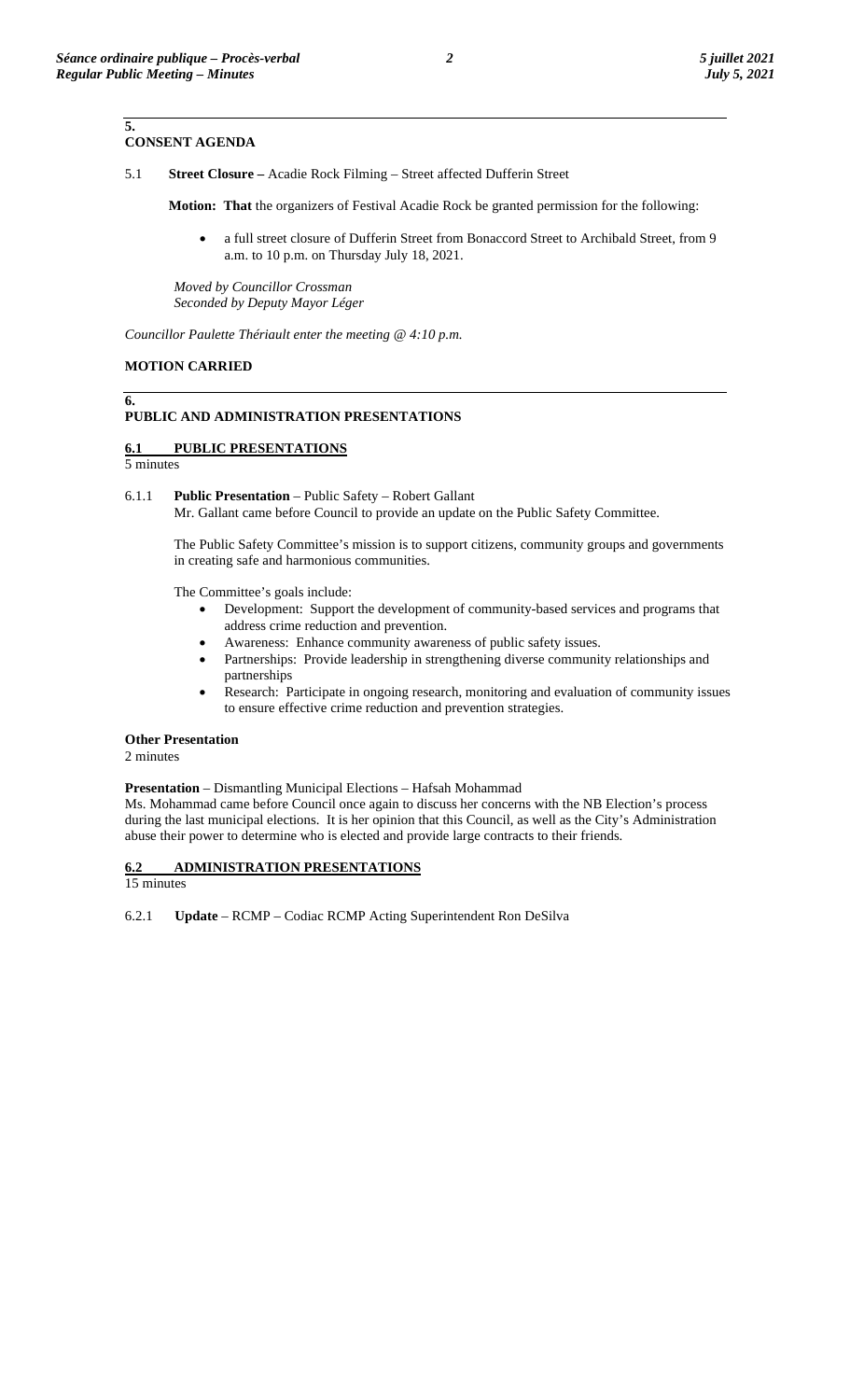Acting Superintendent DeSilva - 643 service calls within the City of Moncton in the past two weeks.

In response to a question from Councillor Bourgeois during the June 21, 2021 Council meeting, Acting Superintendent DeSilva indicated that all occurrences are reviewed by one of Codiac's analyst who records the occurrence. Once of pattern is established of 5 or more similar occurrences, a crime series file is then passed along to an investigator.

In response to a question from that same meeting, from Councillor Butler, in regard to stats within the downtown core, Acting Superintendent DeSilva advised the following stats for the period of January 2020 – June 30, 2021:

### **Arrests breakdown:**

- Property crimes resulted 142
- Crimes against persons 117
- Other criminal codes 108
- Drug related 19

From a total of 2,193 calls relating to the downtown core, a total of 392 arrests were made.

The above totals do not reflect all calls for services within the downtown core. Acting Superintendent DeSilva advised Council that a total of 8,100 calls for service in that area were received for the same period.

Codiac RCMP will continue to work with the Community Officers within the downtown core, to establish a Community Downtown Strategy program. As well, Codiac will continue work on Crime Prevention through environmental design. Many such designs have been completed in the past. Foot and bicycle patrols will continue within the city. Codiac will be implementing the online reporting forum soon. Will continue the Citizen Patrol Program, once Covid rules are relaxed. Two employees have undertaken a Crisis Intervention Training Program and will be available to train other individuals who wish to receive the training.

### **7. PLANNING MATTERS**

7.1 **New Rezoning** – Main Street (PID 00786889) and 25 Lorentz Drive

Mr. Budd advised that an application has been received from Ashford Living Lorentz Inc, landowner, to rezone 25 Lorentz Drive (PID 00714337) and portion of Main Street (PID 00786889) from R3 (Multiple Unit Residential) to SC (Suburban Commercial Zone). This rezoning is requested to accommodate the development of two multiple unit dwellings of 90 and 145 residential units respectively.

Additionally, a commercial use is proposed for the ground floor of the proposed building with frontage to Main Street.

The applicant proposes to develop two six storey multiple unit residential buildings in a phased approach. The first phase of development contains 90 residential units from the 2nd to 6th floor and includes exterior, at grade and underground parking. This building has frontage on Lorentz Drive and Falkland Street. The second phase includes 145 residential units and a commercial use that is proposed for the ground floor of the building with frontage on Main Street. The second phase building includes exterior, at grade and underground parking.

It was noted that the administration will no longer be requesting a timeline for a rezoning.

**Motion: That** Moncton City Council proceed with the Zoning By-law amendment being By-law Z-220.13 and:

- 1) That Council give 1st reading to Zoning By-law amendment By-law Z-220.13;<br>2) That a public hearing be set for August 16, 2021; and
- That a public hearing be set for August 16, 2021; and
- 3) That By-law Z-220.13 be referred to the Planning Advisory Committee for its written views

The rezoning, if approved, should be subject to a resolution with conditions including but not limited to:

- 1. That nothing contained herein shall prohibit or in any way limit the Developer's right to apply for a variance pursuant to the provisions of the Community Planning Act;
- 2. That all uses of land pursuant to this agreement shall conform to the provisions of the City of Moncton Zoning By-law, as amended from time to time, except as otherwise provided herein.
- 3. That prior to issuance of a building permit the property owner will show the existing driveway opening on Main Street being properly closed.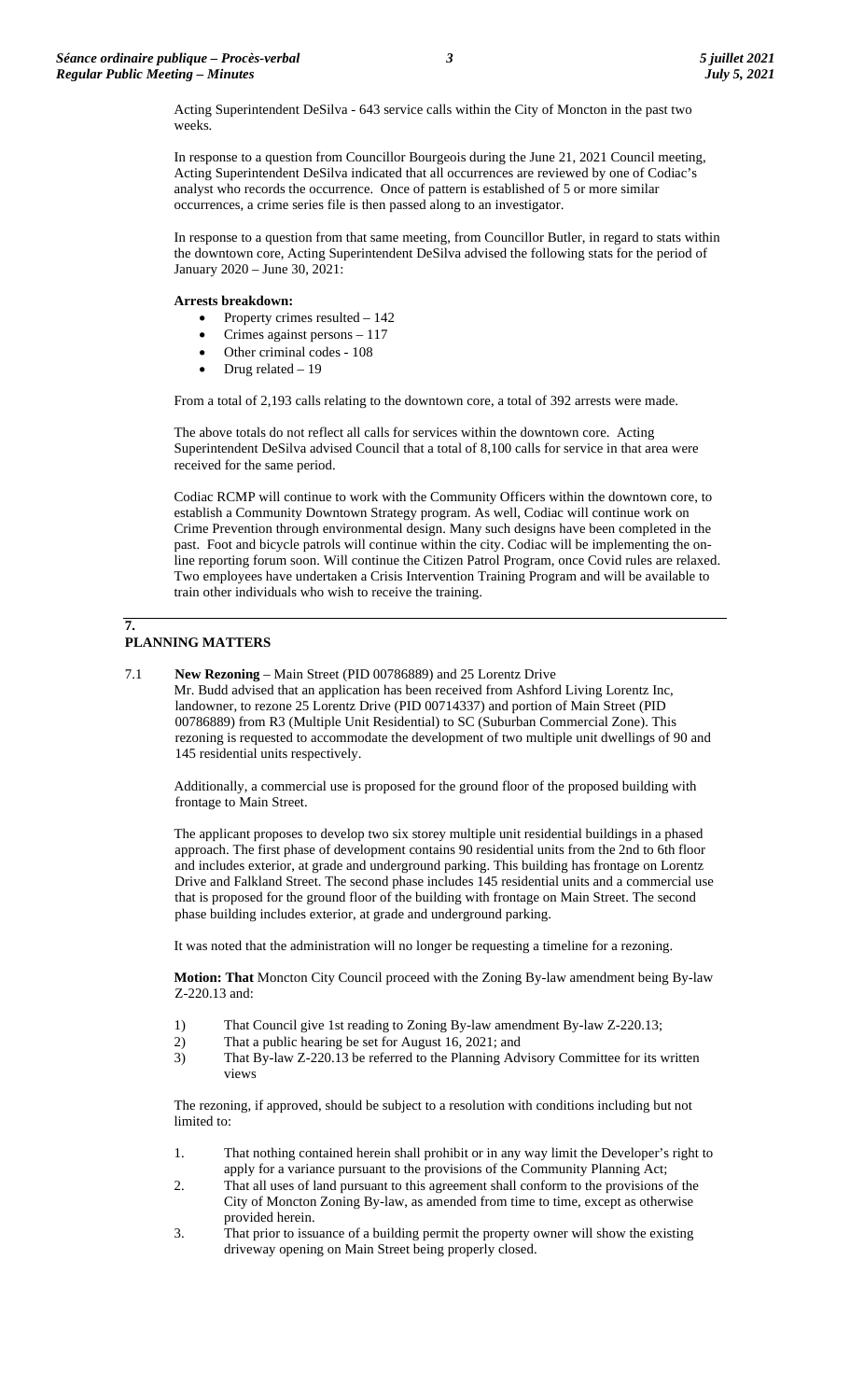- 4. Prior to occupation of the Phase 1 building, a sidewalk shall be constructed within the City right of way at the expense of the property owner from Falkland Street to Main Street.
- 5. That property owner shall enter into a subdivision agreement for the sidewalk and the relocation of the sanitary sewer prior to the issuance of the first building permit.
- 6. The sidewalk shall be designed and constructed in accordance with the Standards and Guidelines for Subdivision and to the satisfaction of the City of Moncton Design and Construction Department.
- 7. That the sidewalk be constructed prior to occupation of the Phase 1 building
- 8. That the sanitary sewer be relocated prior to start of construction of Phase 2 building.
- 9. That the relocated sewer easement be in place prior to construction of the Phase 2 building or with registration of the subdivision plan, whichever occurs first.
- 10. That all rights of way be established between the two properties prior to construction of the Phase 2 building or with registration of the subdivision plan, whichever occurs first.
- 11. That commercial activity be restricted only to the portion of the Phase 2 building that fronts Main Street
- 12. That all commercial development facing Main Street shall meet NB Regulation 2021-3 Barrier Free Design Building Code.
- 13. That the development be carried out in substantial conformance with the plan submitted as Schedule B.

*Moved by Deputy Mayor Léger Seconded by Councillor Kingston*

Councillor Léger expressed concern in removing the timeline for all rezoning. Mr. Budd indicated that the topic is to be discussed at future Planning Advisory Committee.

Councillor Butler questioned if by rezoning a lot, it could become a purchase for profit for a developer – if there is no timeline included within the condition of the rezoning, the developer would be able to sell the lot at a higher profit.

# **MOTION CARRIED**

7.2 **New Rezoning** – portion of 1888 Mountain Road

Mr. Budd advised that an application has been received from Avant Garde Construction and Management, on behalf of 509103 NB Ltd., landowner, to rezone the rear portion of 1888 Mountain Road (PID 00938209) from R2 (Two-Unit Dwelling) to SC (Suburban Commercial) to accommodate the development of a single storey self-storage facility.

The applicant is proposing to develop the rear portion of the large lot into a single storey selfstorage facility.

The front portion of the lot is currently developed with a single storey strip mall with various commercial and personal service uses.

Parking for the existing commercial use is located on the east side of the site. The rear portion of the site is currently vacant. The rear area was previously treed and left untouched for many years, but the landowner removed the trees in 2020 to prepare the site for future development.

The proposal is to develop the rear lot with a single storey mini storage facility, fully fenced, gated, and landscaped. Access is proposed from the existing driveway on Mountain Road through the existing commercial parking lot to the rear of the site.

The front portion of the site is zoned SC (Suburban Commercial), but the rear portion of the site is zoned R2 (Two Unit Dwelling). A self-storage facility is not permitted in the R2 Zone, therefore a rezoning application is required for the rear portion of the lot.

Below is the recommendation being proposed by administration.

**That** Moncton City Council not proceed with the Zoning By-law amendment.

Council opted to adopt the alternative motion, which was proposed within the Council Report form.

**Motion: That** the proposed development has merit, the following is recommended:

- That Council give 1st reading to Zoning By-law amendment By-law Z-220.11;
- 2) That a public hearing be set for August 16, 2021; and
- 3) That By-law Z-220.11 be referred to the Planning Advisory Committee for its written views; and

The rezoning, if approved, should be subject to a Conditional Zoning Agreement, with conditions including but not limited to: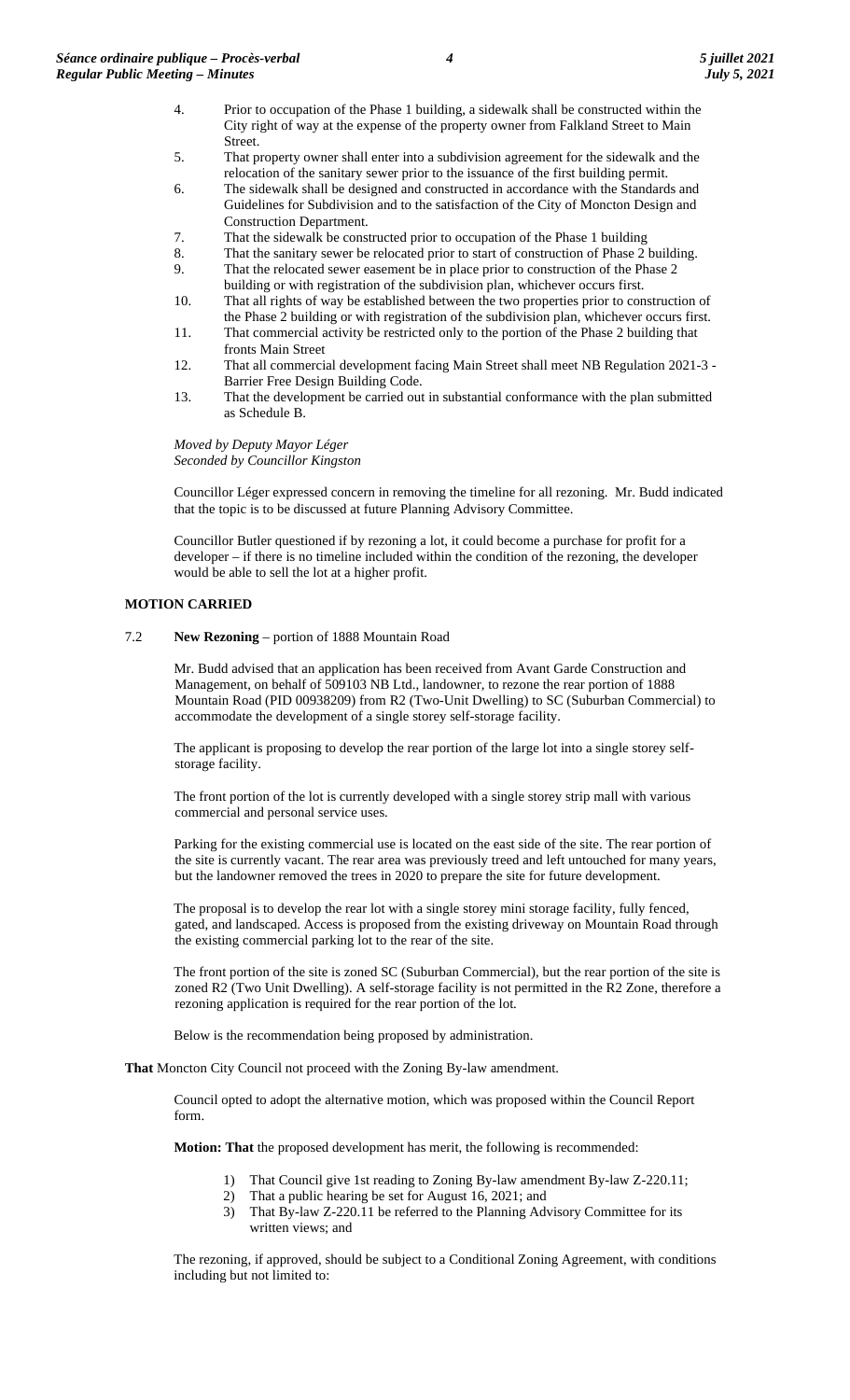- 1. That a revised site plan be submitted that shows the development scaled back at the rear and the north side between 27 and 33 Morningside Drive. Such site plan is to be reviewed and accepted by the Development Officer prior to the issuance of a Building and Development permit;
- 2. That despite subsections 31 (2) & (3) of the Zoning By-law, more than one main building is permitted on the subject lot
- That a security deposit for the required trees and landscaping works in the amount of \$36,600.00 + HST be paid to the City prior to the issuance of a Building and Development permit. Said security shall be released upon completion of all landscaping works and inspection and acceptance thereof;
- 4. That the fence required around the perimeter of the rear portion of the lot be opaque and made of wood, PVC, or another similar quality material, but shall not be chain link;
- 5. That the fence and landscaping be installed and planted as soon as possible, weather permitting, but no later that six months after the completion of the building construction;
- 6. That the height of the storage facility not be more than one-storey; 7. That this rezoning approval shall expire within twenty-four (24) months of it coming into
- effect unless a building and development permit is obtained; 8. That all uses of land pursuant to this agreement shall conform with the provisions of the
- City of Moncton Zoning By-law, as amended from time to time, except as otherwise provided herein;
- 9. That nothing contained herein shall prohibit or in any way limit the Developer's right to apply for a variance pursuant to the provisions of the Community Planning Act;
- 10. Following receipt of a written request from the owner of the property or any infant thereof, the City will, from time to time, at its sole discretion, prepare and execute releases of this Agreement, provided that the Agreement no longer has effect on the property. In all cases, the Owner will pay the City's administrative fee for preparing and signing a discharge and is responsible for all other legal, registration and other expenses, whether the discharge is prepared by the City, the Owner's solicitor or another person;
- 11. The development shall be carried out in substantial conformance with the plans and drawings submitted as Schedule B; and
- 12. That the \$1,000 security deposit and by-law registry fees, be paid prior to registration.

*Moved by Councillor Butler Seconded by Councillor Steeves*

Mr. Budd indicated that administration will be requesting a revised site plan by the developer prior to any permits being issues, or rezoning.

Councillor Léger expressed his concern with allowing the development to go ahead, in light of the developer working without permits. In response, Mr. Budd advised Council, that prior to any work being completed, or permits being issued, the developer will be required to rectify the work done without permits.

# **MOTION CARRIED**

7.3 **Public Presentation** – Municipal Plan Amendment for PID 70463880 and a portion of PID 70463898 at the corner of Bulman Drive and Mountain Road

At the June 21, 2021 Regular Meeting, Moncton City Council resolved that a Public Presentation be scheduled for July 5, 2021 in order to inform the public of the proposed Municipal Plan amendment Z-113.30 as it pertains to the rezoning of PID 70463880 and a portion of PID 70463898 at the corner of Bulman Drive and Mountain Road.

To implement the zoning change, the subject lands have to be re-designated in the Generalized Future Land Use Map of the Municipal Plan to MUC (Mixed Use Centres and Corridors).

The statutory notice of the public presentation appeared on the City's website on June 23, 2021, and in the newspapers on June 26, 2021.

In addition to setting the Public Presentation date, City Council resolved to:

- Schedule a tentative date for the Public Hearing for August 16, 2021; and

- Refer the application to the Planning Advisory Committee (PAC) for its written views.

## *Councillor Thériault left the meeting*

**Motion: That** Moncton City Council proceed with the Municipal Plan amendment being By-law Z-113.30 and the Zoning By-law amendment being By-law Z-220.6 by confirming the Public Hearing for 4:00p.m., August 16, 2021 in Council Chambers at City Hall.

*Moved by Councillor Butler Seconded by Councillor Steeves*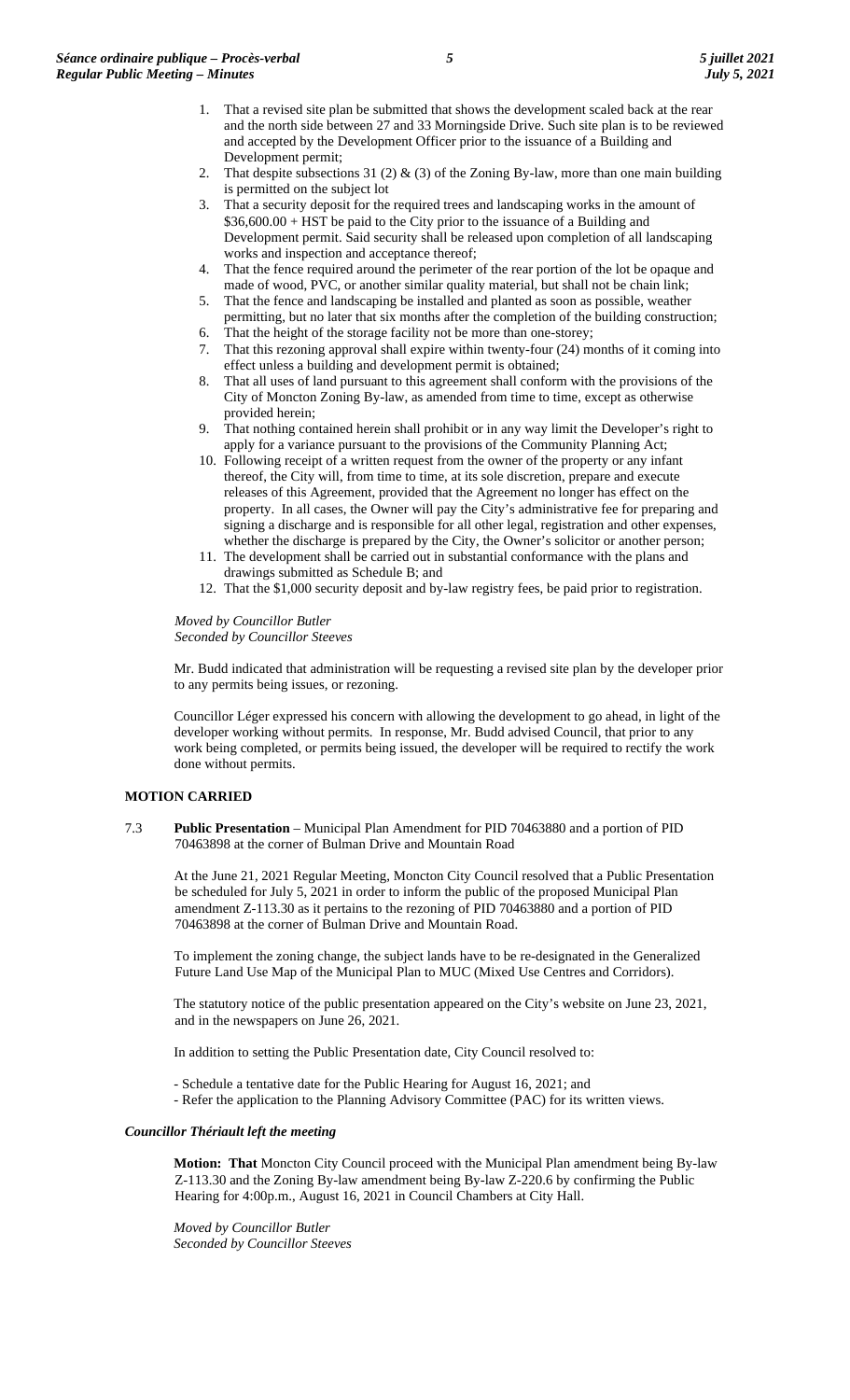#### **MOTION CARRIED**

#### **8.**

**9.**

### **STATEMENTS BY MEMBERS OF COUNCIL**

#### **REPORTS AND RECOMMENDATIONS FROM COMMITTEES AND PRIVATE MEETINGS**

9.1 **Recommendation(s)** – Private Session – March 8, 2021

*Councillor Steeves left the meeting*

**Motion: That** Moncton City Council authorize the City of Moncton to enter into an Purchase and Sale Agreements with the registered owners of PIDs 70233945, 00777565 and 00777557, to purchase portions of said properties, as described above, located at the intersection of McLaughlin Drive at Hennessey Road, in the City of Moncton, New Brunswick; and that the Mayor and City Clerk be authorized to execute all documents necessary to complete the purchase transactions and to affix the Corporate Seal of the City of Moncton thereto.

*Moved by Councillor Edgett Seconded by Councillor Richard*

# **MOTION CARRIED**

#### *Councillor Thériault returned to the meeting*

9.2 **Recommendation(s)** – Private Session – April 12, 2021

**Motion: That** Moncton City Council approve the lease agreement between the Centennial Lawn Bowling Club and the City of Moncton, and that the Mayor and City Clerk be authorized to execute all necessary documents and to affix the Corporate Seal of the City of Moncton thereto.

*Moved by Deputy Mayor Léger Seconded by Councillor LeBlanc*

### **MOTION CARRIED**

9.3 **Recommendation(s)** – Committee of the Whole – June 28, 2021

**That** Moncton City Council ratify positions as presented, including additions proposed and adopted at the Committee of the Whole meeting of June 28, 2021, that were subsequently submitted on behalf of the City of Moncton and sent to the Government of New Brunswick by the June 30, 2021 deadline, as part of its engagement process on Local Governance Reform (submission attached).

*Moved by Councillor Edgett Seconded by Deputy Mayor Léger*

# **MOTION CARRIED**

#### **10. REPORTS FROM ADMINISTRATION**

### 10.1 **Tender TCS21-049** – Snow & Ice Control

**Motion : That** Moncton City Council approve that a total of five (5) pieces of equipment be retained to provide Snow and Ice Control Services for the 2021-2022 winter season, with options to extend each contract term for up to four (4) additional twelve (12) month periods if it is in the City's best interest to do so, and that Tender #TCS21-049 be awarded as follows:

| <b>Bidder</b>                  | Equipment                     | <b>Hourly Rate</b><br>(incl. Operator & HST @<br>15% |
|--------------------------------|-------------------------------|------------------------------------------------------|
| <b>Birch Hill Construction</b> | 2012 Cat 140M Series 3 Grader | \$322.00 / hour                                      |
| Ltd.                           | Wing & Blade, 246HP           |                                                      |
| <b>Birch Hill Construction</b> | 2010 John Deere 872GP Grader  | \$310.50 / hour                                      |
| Ltd.                           | Wing & Blade, 300HP           |                                                      |
| <b>Birch Hill Construction</b> | 2014 John Deere 644K Loader   | \$258.75 / hour                                      |
| Ltd.                           | Wing / Plow, $224HP$          |                                                      |
| Brenco Excavation Ltd.         | 2012 JCB 436ZX Loader Wing /  | \$234.03 / hour                                      |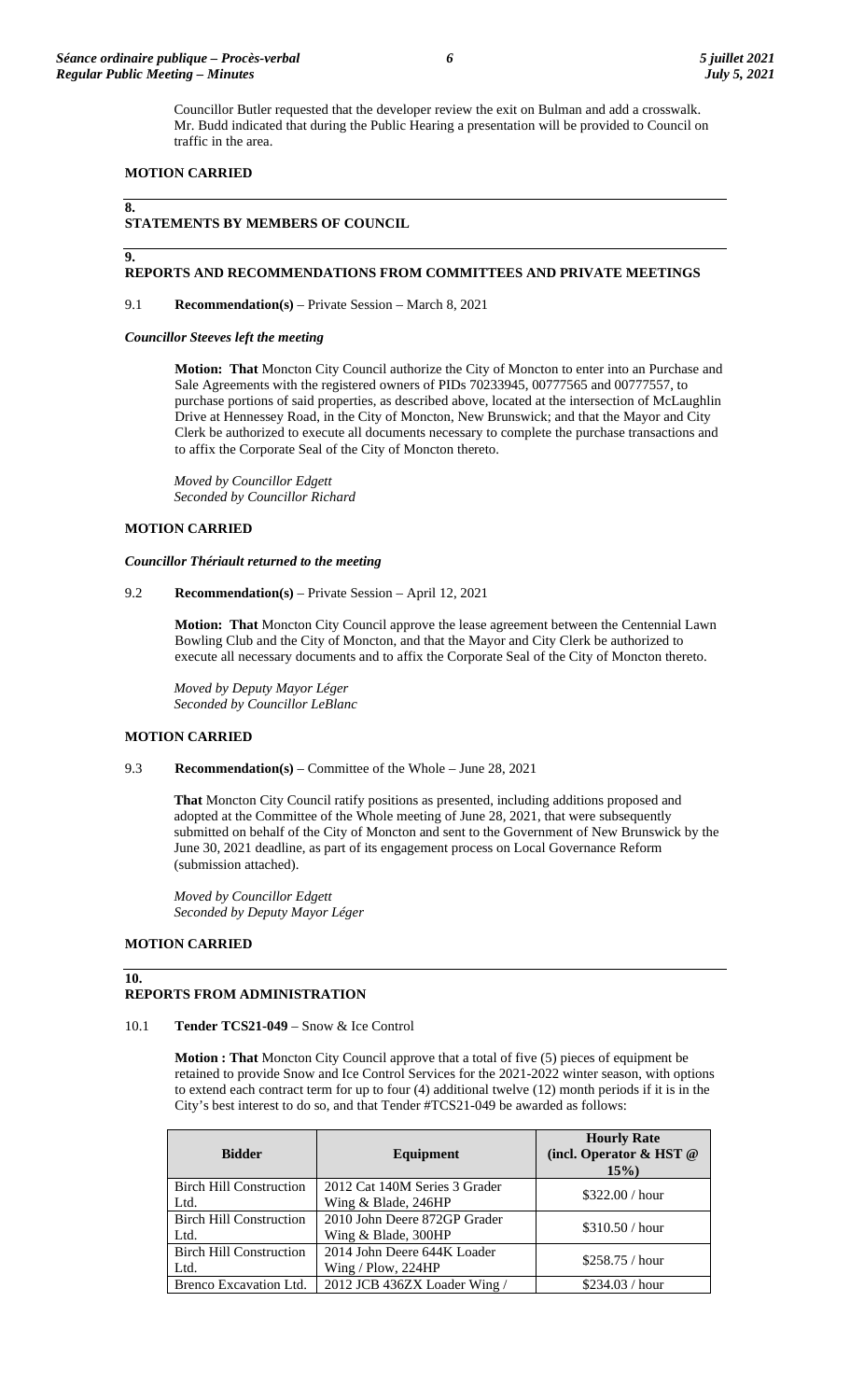|              | Plow. $183HP$                |                 |
|--------------|------------------------------|-----------------|
| A.R. Rietzel | 2015 JCB 437Z0 Loader Wing / | \$230.00 / hour |
| Landscaping  | Plow, 198 HP                 |                 |

The horsepower, weight, condition and age of the recommended units selected will provide more productivity per hour and are considered to be the best value for the City of Moncton.

*Moved by Councillor Crossman Seconded by Deputy Mayor Léger*

# **MOTION CARRIED**

10.2 **Tender TCS21-037** – Supply and Installation of Back-Up Generator (Codiac Transpo)

*Item removed*

### 10.3 **Quotation QP21-023** – Commercial Electrical Services and Underground Repairs

**Motion: That** Moncton City Council approve to award Section "A" (Electrical Services for Underground Repairs) of Quotation  $\#QP21-023$  to the low Bidder meeting the Terms & Conditions and Specifications set out in the Quotation, being Black and McDonald Ltd. at the unit rates specified in the firm's Quotation submission, which represents a Total Estimated Annual Contract Value of \$54,031.60, including H.S.T. @ 15%.

Furthermore, it is recommended that Section "B" (Commercial Electrical Services) of Quotation #QP21-023 be awarded to the lowest Bidder meeting the Terms & Conditions and Specifications set out in the Quotation, being Roadway Systems Ltd., at the unit rates specified in the firm's Quotation submission, which represents a Total Estimated Annual Contract Value of \$85,753.20, including H.S.T. @ 15%.

Each agreement shall be established for a one (1) year period with options to extend the agreement up to a maximum of four (4) additional twelve (12) month periods, if it is in the City's best interests to do so.

*Moved by Councillor Butler Seconded by Deputy Mayor Léger*

Deputy Mayor Léger suggested that Council be provided an update on the number of services that are being performed by private businesses during any giving year during budget deliberations.

## **MOTION CARRIED**

10.4 **City Contract W21G 06CJ** – Sidewalk Renewal

**Motion: That** City Contract No. W21G 06CJ, Sidewalk Renewal, be awarded to Classic Construction (2012) Ltd. in the amount of \$937,316.13 including HST (\$849,990.86 net HST), and that the budget for the project be set at \$950,000 including net HST, engineering and contingency.

It is also recommended that a contract be drafted, and that the Mayor and City Clerk be authorized to sign said contract and affix the Corporate Seal of the City of Moncton.

*Moved by Councillor Crossman Seconded by Councillor LeBlanc*

## **MOTION CARRIED**

10.5 **City Contract W21C 03DA** – Manhole and Sewer Upgrades – Wheeler Boulevard (Emergency Fix)

**Motion: That** City Contract No. W21C 03DA, Manhole and Sewer Upgrades – Wheeler Boulevard, be awarded to Modern Construction (1983) Limited in the amount of \$281,577.50 including HST (\$255,344.27 net HST), and that the budget for the project be set at \$320,000 including net HST, engineering and contingency.

It is also recommended that a contract be drafted, and that the Mayor and City Clerk be authorized to sign said contract and affix the Corporate Seal of the City of Moncton.

### *Councillor Steeves returned to the meeting*

*Moved by Deputy Mayor Léger Seconded by Councillor Butler*

## **MOTION CARRIED**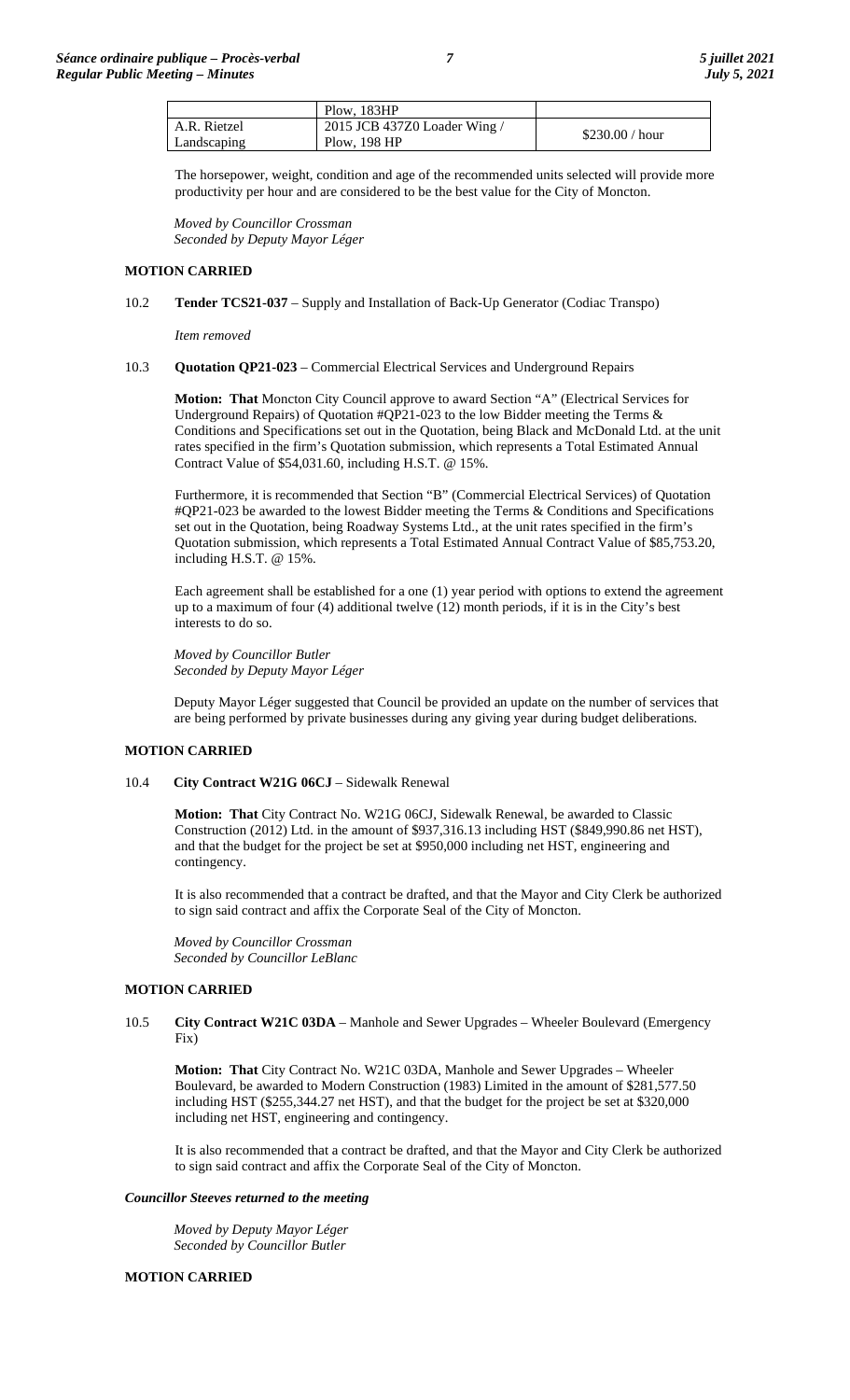### 10.6 **Request for Proposal RFP21-013** – Supply of Corporate Purchasing Card Program

### *Councillor Butler left the meeting*

**Motion: That** Moncton City Council approve to award Request for Proposal # RFP21-013 -Supply of Corporate Purchasing Card Program to the Proponent having received the highest total score, being US Bank Canada, for a five (5) year period, with options to renew the agreement for up to five (5) additional one (1) year periods.

It is also recommended that the Mayor and City Clerk be authorized to sign an agreement with US Bank, and affix the Corporate Seal of the City of Moncton thereto.

*Moved by Councillor Richard Seconded by Deputy Mayor Léger*

## **MOTION CARRIED**

### *Councillor Butler returned to the meeting*

10.7 **Motion** – Public Safety – Councillor Daniel Bourgeois

The City Manager provided a brief overview of administration research on the item.

Public safety is a priority for the City of Moncton. To illustrate the importance of public safety, more than 14% of the City of Moncton's general operating budget is spent on policing in 2021 (\$23,376,421). Additionally, the City also invests more than \$1,000,000 in By-Law and Community Safety on an annual basis who directly work on security related items.

Moncton's Crime Severity Index has increased in the Moncton Census Metropolitan Area ("CMA"), which includes areas / populations outside of the Codiac RCMP zone (CMA population of 144,000 in 2016). This increase is due to more serious crimes occurring in the CMA rather than an increase of incidents of a "minor nature".

Occurrences of a minor nature would not have a significant effect on the Crime Severity Index. Property Crimes in Codiac region reduced in 2020-2021 (please note that the quarters in the following chart are based on the RCMP fiscal calendar (April 1 to March 30).

With respect to the eight community officers, while there are advocacy efforts underway to bring changes to the Police Act, resolving criminal offenses is solely the responsibility of the RCMP and would remain so under proposed changes to the Police Act.

Property infractions (which may be considered as minor infractions) have shown a decrease over the past two years. Last year (2019-2020) also showed a decrease from 2018-2019.

Public safety has been an important issue during the recent municipal elections as noted by several elected officials. The Greater Moncton Chamber of Commerce has in fact taken steps to establish a multisector group called The Community Task Force on Homelessness and Downtown Security to help address social and security issues.

In a survey on safety completed by Narrative Research earlier this year, 96% of residents surveyed said that they felt safe in their neighborhood. This percentage is consistent with surveys undertaken in previous years.

Current committees whose efforts are focused on either social issues or public safety (or both) are listed below.

- The Poverty and Social Inclusion Committee (Councillors Bourgeois and Richard)
- The Public Safety Advisory Committee (Councillor Crossman)
- The Greater Moncton Homelessness Steering Committee (Administrative representation: Vincent Merola, Social Inclusion)
- The Community Task Force on Homelessness and Downtown Security (Mayor Arnold)
- The Codiac Regional Policing Authority (Deputy Mayor Charles Leger/ Councillor Monique LeBlanc)

**WHEREAS** public safety – the protection of life and property – is the most important public service provided by the City of Moncton and the only compulsory service required of municipalities;

**WHEREAS** the City of Moncton's crime index has increased significantly over the past two years, even if most observers admit that the data should be higher because many infractions are not reported;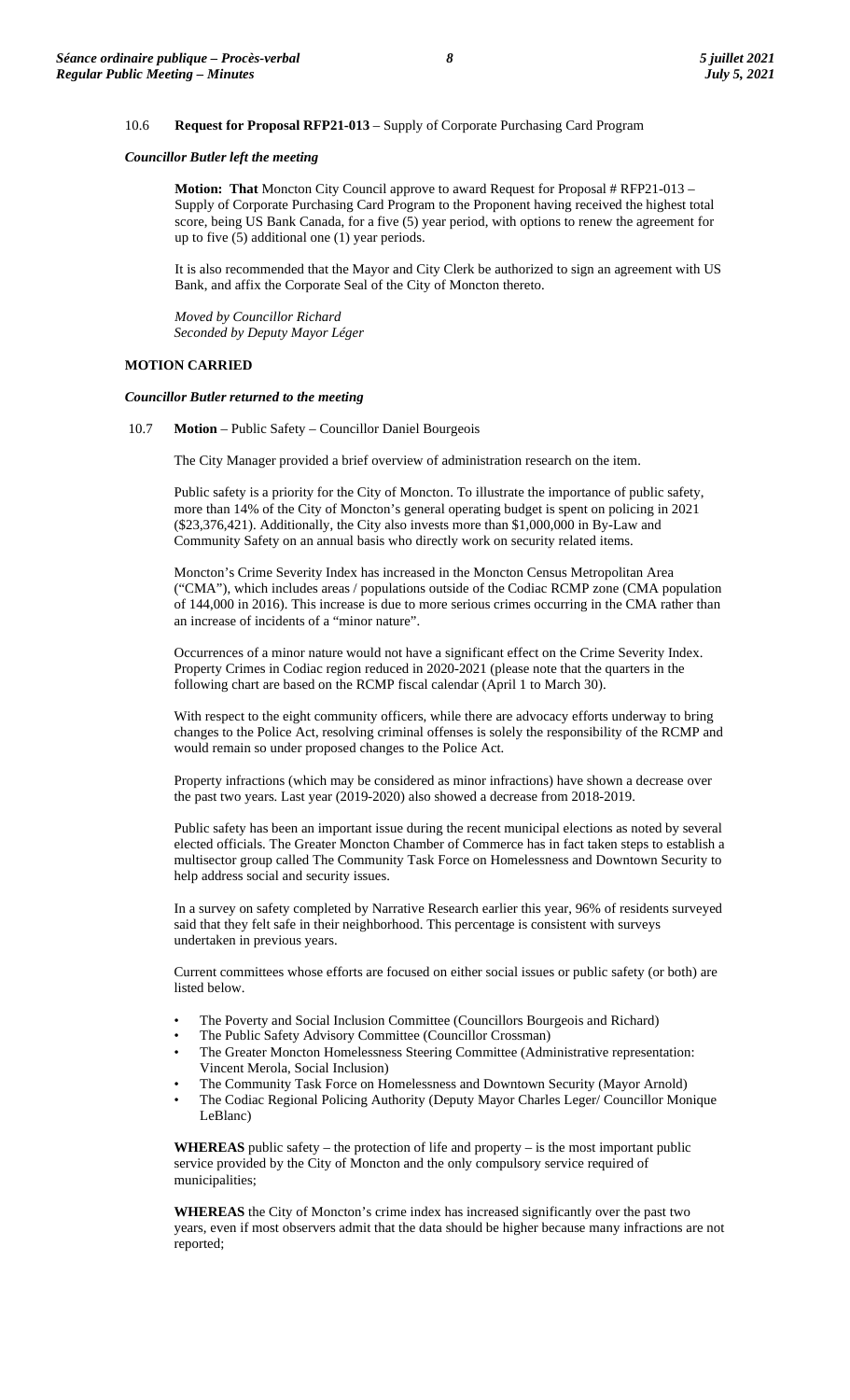**WHEREAS** most of the incidents committed are of such a minor nature that the RCMP at the service of the City of Moncton does not have sufficient resources to resolve the incidents expeditiously and effectively;

**WHEREAS** the 8 Community Police Officers hired recently by the City of Moncton do not have the proper authority to prevent and resolve criminal incidents as expeditiously and effectively as they should be;

**WHEREAS** many citizens throughout the City have been victimized by the increase in minor infractions and have expres

**AND WHEREAS** public safety, notably the crime increase, was the most important issue identified by the Chamber of Commerce and the majority of citizens and candidates during the 2021 municipal elections;

**BE IT THEREFORE RESOLVED** that Council appoint a Liaison Councillor on public safety with a mandate to (a) consult key public safety and social inclusion organisations in the City to establish the most effective actions required to reduce criminal incidents expeditiously and effectively, and (b) submit a report to Council no later than July 31, 2021, proposing the immediate and long-term actions the City should take.

*Moved by Councillor Bourgeois Seconded by Councillor Butler*

Councillor Bourgeois in response to a question from Councillor LeBlanc, reminded Council of the importance of providing solutions and actions to the situation at hand sooner, than later. It does not need to be it a liaison councillor, it could be hiring a consultant to address the crime rate in the city. It is also important to have consultations with all stakeholders, in order to come up with solutions.

Councillor Edgett expressed her concerns with the motion and the possibility of overstepping the City's authority with the organizations that are currently working on such projects. She will not be supporting the motion going forward tonight.

Councillor Thériault also expressed her similar concerns with the resolution.

Councillor Butler provided his opinion on the resolution – the Liaison Councillor would act as a go between, between the City and other organization.

Deputy Mayor Léger indicated that he feels that in the past few years there have been improvements in the situation at hand – its not perfect. It is his opinion that no one around the table has the expertise to lead this item and a consultant would need to be hired costing the City unbudgeted funds. He suggests that the task force established by the Chamber be provided a deadline of July 31 to provide a report to Council. He also suggested that the Greater Moncton Homeless Committee provide their top 10 list of what needs to be done within the City to help the situation.

Councillor LeBlanc requested that Council be provided a briefing on what has been done on the topic do date.

Councillor Bourgeois reiterated that he is looking for a solution to the crime rate within the City of Moncton.

Councillor Kingston questioned if this may cause duplication of services reporting back to Council.

Acting Superintendent DeSilva advised Council that Codiac RCMP is open to work with all stakeholders to come up with solutions.

Councillor Butler reminded everyone the importance of addressing the crime rate in the City and working with all stakeholders.

Mayor Arnold suggested that at an upcoming Committee of the Whole meeting that all stakeholders be invited to discuss the issue and their plans. Several meetings are planned in the near future with Provincial officials for changes to necessary Acts.

#### **MOTION FAILED**

**Nay :** *Councillor Edgett Councillor Steeves Councillor Kingston Councillor LeBanc Councillor Léger Councillor Thériault Mayor Arnold*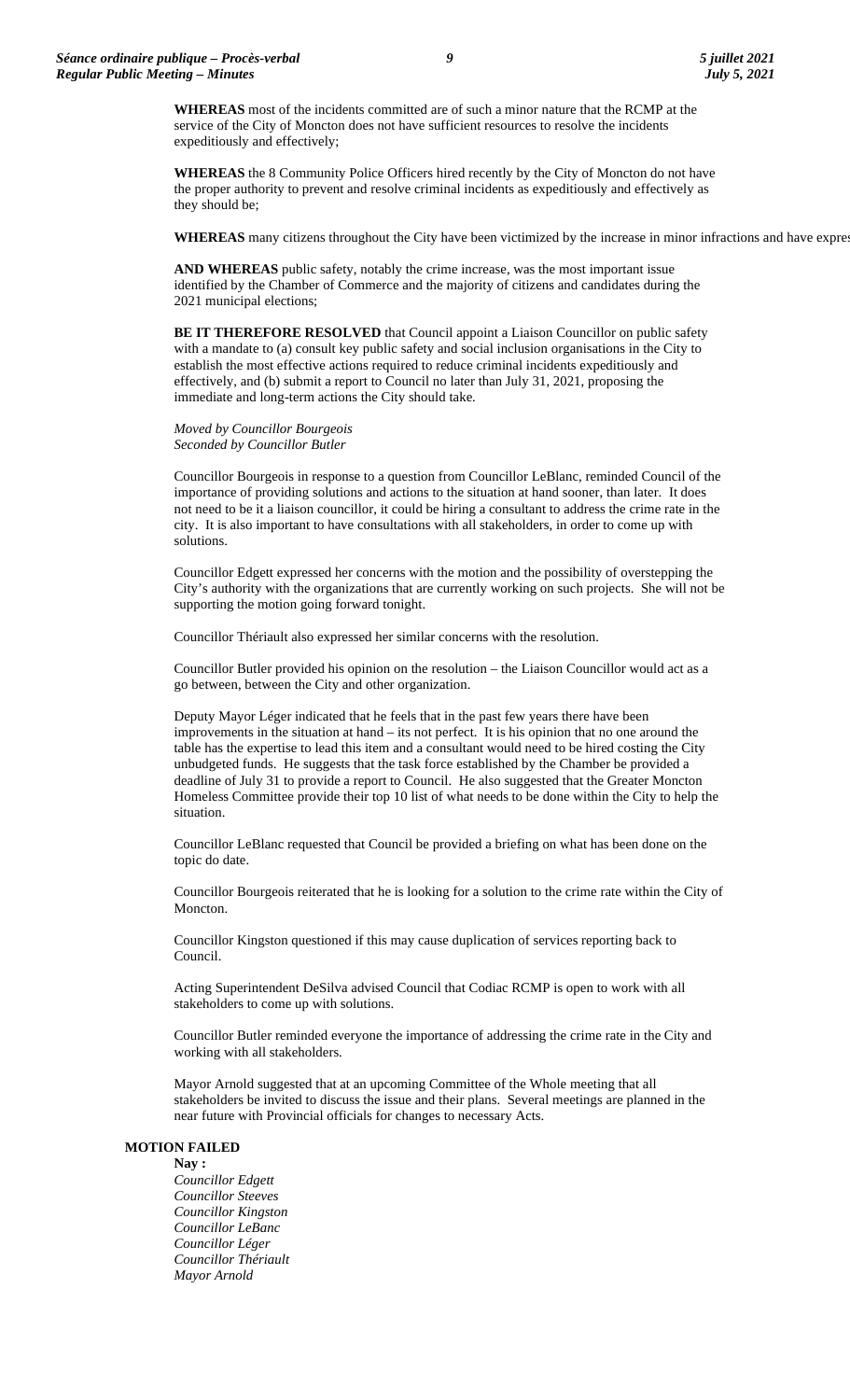**11.**

# **READING OF BY-LAWS**

*The following by-laws will be posted on line a[t www.moncton.ca](http://www.moncton.ca/) in lieu of reading them into the record at future meetings, pursuant to Section 15.3(a) ii (A&B) of the Local Governance Act, or same can be faxed, mailed or e-mailed to interested parties at their request*.

11.1 **A By-Law** in Amendment of the City of Moncton Zoning By-Law, being By-Law Z-220.13 – Main St/Lorentz Dr. – *First Reading (subject to approval of item 7.1)*

### *First Reading only*

11.2 **A By-Law** in Amendment of the City of Moncton Zoning By-Law, being By-Law Z-220.11 – 1888 Mountain Rd. – *First Reading (subject to approval of item 7.2)*

*First Reading only*

*Pursuant to Section 15.3(a) ii (A&B) of the Local Governance Act the following by-laws were posted on the City of Moncton Internet site for the required time period specified in the Act. The by-laws receive second and third readings by title only.*

11.3 **A By-Law** Relating to Fire Protection in The City of Moncton, being by-law H-621 – *Second and Third Readings*

Item removed

### **12. NOTICES MOTIONS AND RESOLUTIONS**

12.1 **Resolution** –By-Law Officer

## **BY-LAW ENFORCEMENT OFFICER**

**WHEREAS**by virtue of the *Local Governance Act*, S.N.B. 2017, c. 18, and all applicable regulations adopted under it, an for which he or she is appointed as are stipulated in the appointment, but has in no other regard the powers or immunities of a police officer;

# **INSPECTIONS**

**AND WHEREAS**by virtue of Section 144 of the *Local Governance Act*, if the *Local Governance Act,* any other Act or a building or other structure at any reasonable time, and carry out the inspection;

## **PROCEEDINGS, ORDERS AND NOTICES**

**AND WHEREAS**by virtue of Subsection 150(1) of the *Local Governance Act*, Council may designate any person in who

**AND WHEREAS**by virtue of the *Local Governance Act* and any other Act or a by-law of Council, a by-law enforcement

## **NOW THEREFORE BE IT RESOLVED THAT Ian Duplessis, Adam Spencer, Isabelle**

**Alouane, Christopher Richard, Nick LeBlanc** and **Dylan Dougan** be appointed By-Law Enforcement Officers for the City of Moncton, and that they be authorized to enforce any by-law, or any applicable Act and regulation, and any amendments thereto;

## **BE IT FURTHER RESOLVED THAT Ian Duplessis, Adam Spencer, Isabelle Alouane,**

**Christopher Richard, Nick LeBlanc** and **Dylan Dougan** be authorized to carry out any inspection, enter any land, building, premises, other structure and dwelling or dwelling unit, and take any such action, exercise such power and perform such duty as they may deem necessary, and as may be set out in any by-law, or any applicable Act and regulation, and any amendments thereto, to enforce any provisions of any by-law, and any applicable Act and regulation, and any amendments thereto; and,

**BE IT FURTHER RESOLVED THAT Ian Duplessis, Adam Spencer, Isabelle Alouane, Christopher Richard, Nick LeBlanc** and **Dylan Dougan** be authorized to act for and on Council's behalf, and are hereby designated and authorized as persons in whose name Informations, and any other proceedings, may be laid or commenced for an offence under any bylaw, or any applicable Act and regulation pursuant to the sections noted in the Acts referenced above; and designated and authorized to issue Notices, Orders and Demands and any other similar documents, as prescribed by and provided for in the *Local Governance Act* and any other Act or a by-law of Council.

*Moved by Councillor Thériault Seconded by Councillor Edgett*

## **MOTION CARRIED**

**Added item**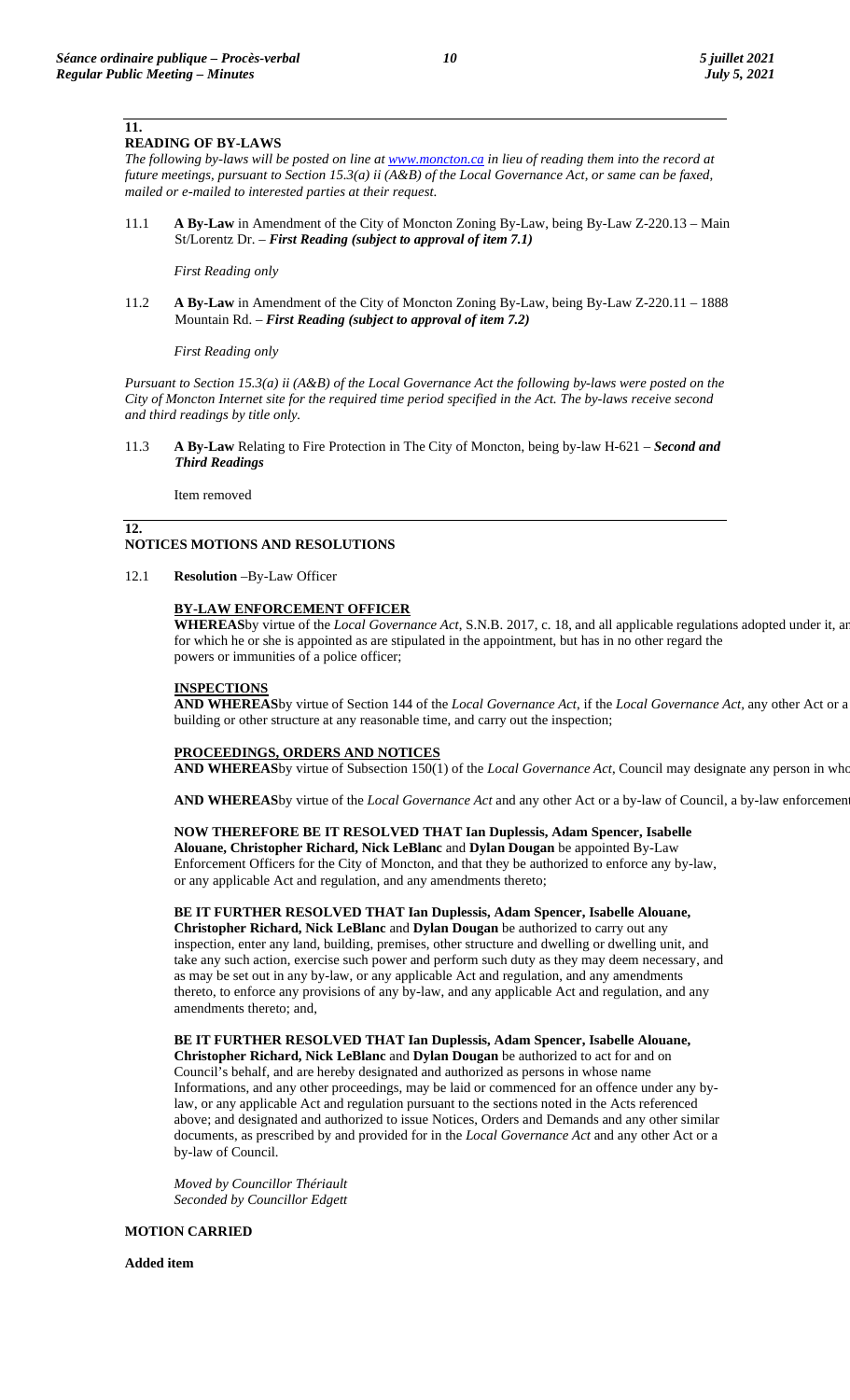12.2 **Notice of Motion** – Motion to Eliminate Section XV of the By-Law Concerning the Deliberations of Moncton City Council and Its Committees (By-Law A-418)

| Whereas | City Council is the supreme authority of the Corporation and is made up of<br>eleven members elected by the other citizens of the City to make decisions by<br>virtue of the enabling laws and powers bestowed to it and in conformity to the<br>needs and wishes of its citizens, to whom Council is accountable; |
|---------|--------------------------------------------------------------------------------------------------------------------------------------------------------------------------------------------------------------------------------------------------------------------------------------------------------------------|
| Whereas | City Council adopted a by-law to frame and facilitate its decision-making, e.g.<br>By-law A-418 respecting the proceedings of Moncton City Council and<br>committee meetings;                                                                                                                                      |
| Whereas | By-law A-418 contains one section $(XV)$ that forces members of Council to<br>present a notice of motion that prohibits Council from deliberating said motion<br>before the subsequent meeting, which can delay the decision for one month in<br>certain cases;                                                    |
| Whereas | Council must on occasion make time-sensitive decisions on urgent matters, as<br>was the case of the motion on public safety, which could only be discussed by<br>Council on July 5, 2021, nine weeks after the election of the new Council;                                                                        |
| Whereas | the reason provided to justify this restriction of the power vested to elected<br>members of Council is to provide employees time to analyze the wisdom of<br>motions and to provide advice to Council, even when motions are purely of a<br>political nature;                                                     |
| Whereas | City employees do not have to provide Council a similar notice before<br>submitting to Council their recommendations on issues that can arise at any time;                                                                                                                                                         |
| Whereas | Council may table any motion submitted at any time if it is of the opinion that<br>more information is required or for any other reason that the majority deems<br>worthy;                                                                                                                                         |
|         |                                                                                                                                                                                                                                                                                                                    |

It is therefore resolved that Council eliminate Part XV from By-law A-418 as soon as possible.

It is further resolved that Council ask its Enhancing Democracy Committee to review By-law A-418, notably section 56 that gives the Mayor the power to limit the time and the number of times that a member of Council may speak on the same motion or matter, without any objective criteria, as well as all other by-laws that reduce the supreme power of members of Council in the performance of their representative and democratic responsibilities.

*Moved by Councillor Daniel Bourgeois Seconded by Councillor Shawn Crossman*

The Clerk advised that the motion will be brought back to the August 16, 2021, along with background information from administration.

### **13. APPOINTMENTS TO COMMITTEES**

**Motion: That** the following appointments be approved:

Seniors Advisory Committee

- Karine McLaren
- Daryl Crossman
- William O'Neill
- Terri Allen Shoenfield

### Ability Transit

• Councillor Paul Richard

Santa Claus Parade

• Deputy Mayor Charles Léger

Heritage Board

- Helen MacNab-Gunn
- Daniel St. Louise
- Linda Maillet
- Jay Hollister
- Emilie Savoie

*Moved by Deputy Mayor Léger*